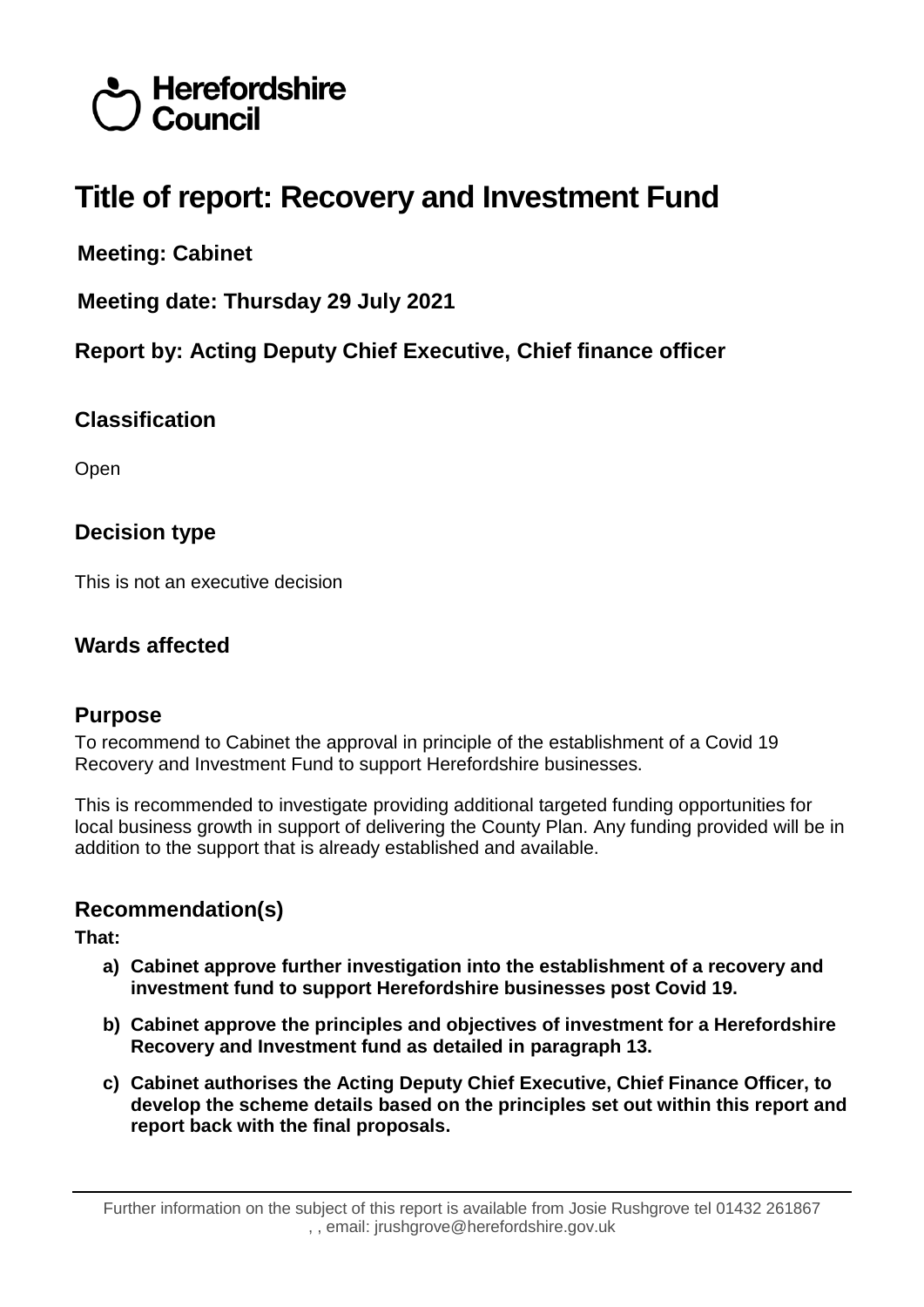### **Alternative options**

1. To not approve the establishment of a recovery and investment fund. This could be seen as a missed opportunity to support local businesses to recover and grow following the economic impact of the international pandemic Covid 19.

# **Key considerations**

- 2. The Government has put forward an unprecedented package of support for businesses throughout the pandemic including the Coronavirus Job Retention Scheme, a range of government-guaranteed business loans and a significant package of direct business grants for businesses that are required to close, or which are severely affected by the restrictions put in place to tackle Covid-19 and save lives.
- 3. The Covid pandemic has created both a health emergency and an economic one. Practically all businesses and enterprises in Herefordshire are affected. Herefordshire Council is able to take a leading role in supporting the economy, support its growth and recovery, and address the challenges of responding to the current climate emergency.
- 4. Within Herefordshire large parts of our economy have been instructed to close for the majority of the last 16 months such as hospitality, tourism, culture, leisure and nonessential retail. There has been a significant onward impact on the supply chain to these sectors. Agriculture, manufacturing and construction sectors have also faced significant challenges in adjusting to different working environments, supply chain disruption and changing customer needs. The county has seen significant increases in those claiming unemployment benefits and thousands of local people furloughed through the Job Retention Scheme.
- 5. As national restrictions are reducing, Cabinet is asked to consider the creation of a Herefordshire Business Recovery and Investment Fund. The fund could help local businesses support the Council's strategic County Plan ambitions particularly in light of the economic impacts arising from the Covid 19 pandemic. The fund is anticipated to support key sectors through specialist land, buildings and facilities, enabling adjustments within sectors to respond to new opportunities such as green technology and transport, and adaptations in working patterns.
- 6. Access to bank finance becomes more problematic for business during crisis episodes. This is a combination of reduced supply of lending by banks coupled with suppressed demand from businesses who face uncertainty. Managing finances is likely to become hugely important for small companies, especially new start-ups.
- 7. Barriers to accessing finance change at different stages of business development. As part of its Covid response Government has provided access to a range of new funds that aim to provide a financial bridge to recovery (such as the Coronavirus Business Interruption Loan Scheme, the Bounce Back loan scheme and the Future Fund), but these are limited in scale.
- 8. It is not possible to forecast the specific demand for finance from businesses in the current climate without further investigation. Businesses may already be quite indebted because of taking on loans or credit to ensure survival during the pandemic, and so may be reluctant to take on more debt. Demand for equity investment has been traditionally low, through a mixture of limited supply of such finance and lack of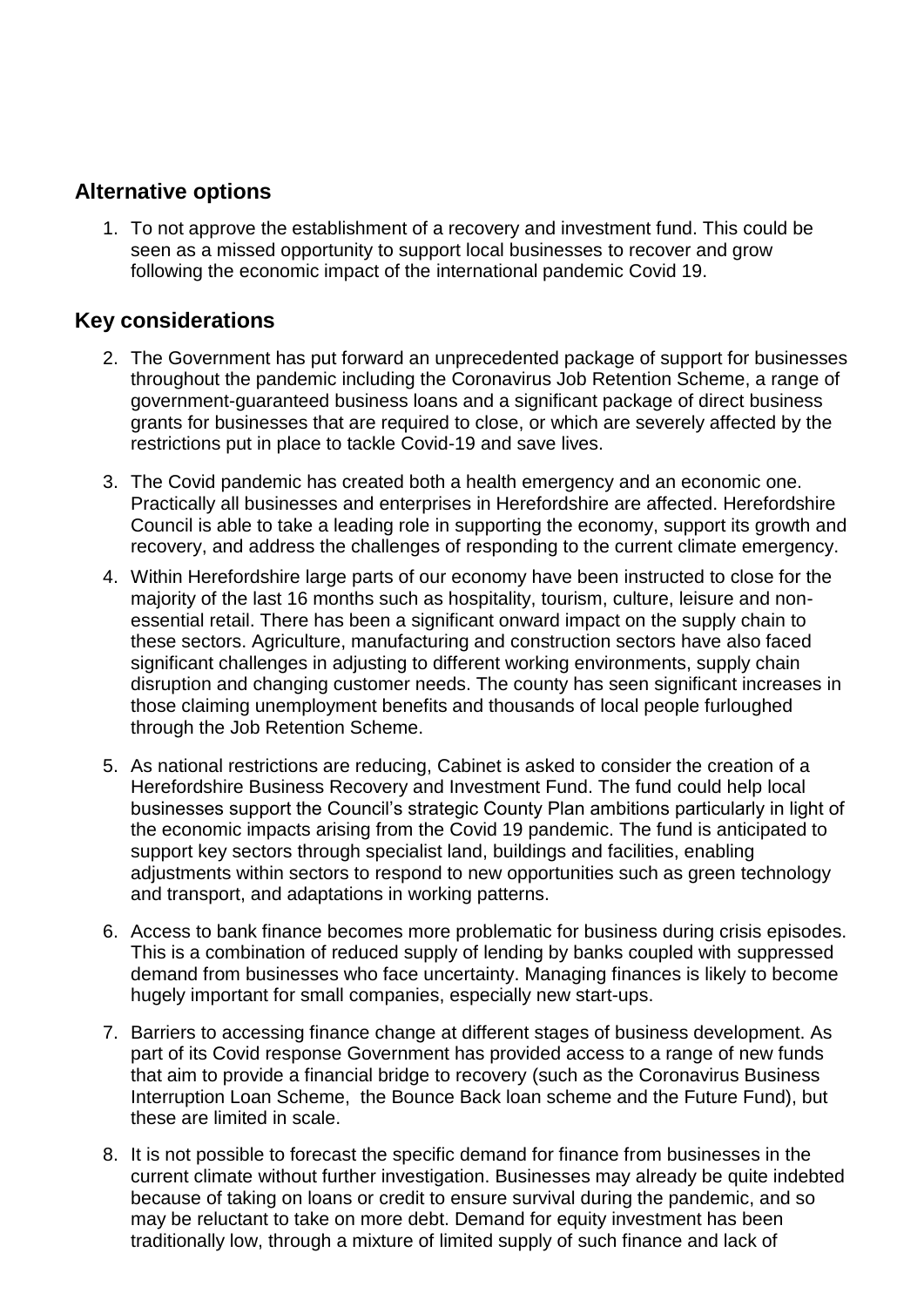knowledge/expertise from local businesses to access these. The changing economic position and business funding requirements is likely to affect and change this which would lead to more demand.

- 9. Equity may become more attractive as a response to the Covid pandemic, or hybrid finance schemes such as mezzanine finance or convertible loans. Research will better assess demand for different products. In addition, how they sit alongside new and existing finance schemes offered by the market and Government.
- 10.A Herefordshire Recovery and Investment Fund could raise funds and provide further provision of finance to enable investments that could help support local businesses in key growth sectors that create jobs, underpin social enterprise, tackle climate change and unlock land. The Herefordshire Recovery and Investment Fund could aim to provide access to finance for businesses and for social investment, but also provide a return that itself that would be available for reinvestment.
- 11.The Herefordshire Recovery and Investment Fund should therefore focus on investment in sound, growing businesses, including some of the fund targeted at social enterprises. This social business aspect is important in that it can help mitigate future costs for the Council as well as be seen as an investment. Successful investment in this area would be a combination of returns and mitigated future costs. The Herefordshire Recovery and Investment Fund would also help support the delivery of the ambitions in the Herefordshire County Plan.
- 12.As the economy evolves, some sectors will contract and others will expand. The recovery fund will only work if it is enabling the growing sectors to create new jobs. This fund, if successful, will have a number of example beneficial financial impacts for Herefordshire directly as well as the broader national public purse as shown below, in addition to the significant social benefits and wellbeing benefits from being in work and feelings of contributing to society:
	- Increased council tax receipts
	- Increase the gross rateable value for non-domestic rates
	- Reduced reliance on benefit payments
	- Increased income and corporation tax receipts
	- Increased investment in Herefordshire
	- Increased spending on Council services
	- Increased investment in Herefordshire to recover the economy
- 13.It is important that the Cabinet agree the principles and objectives of the fund to enable further work to be appropriately tasked. Suggestions are provided below:

#### **Fund Principles**

- Support the councils aspiration for the county to become carbon neutral by 2030
- Promote biodiversity within Herefordshire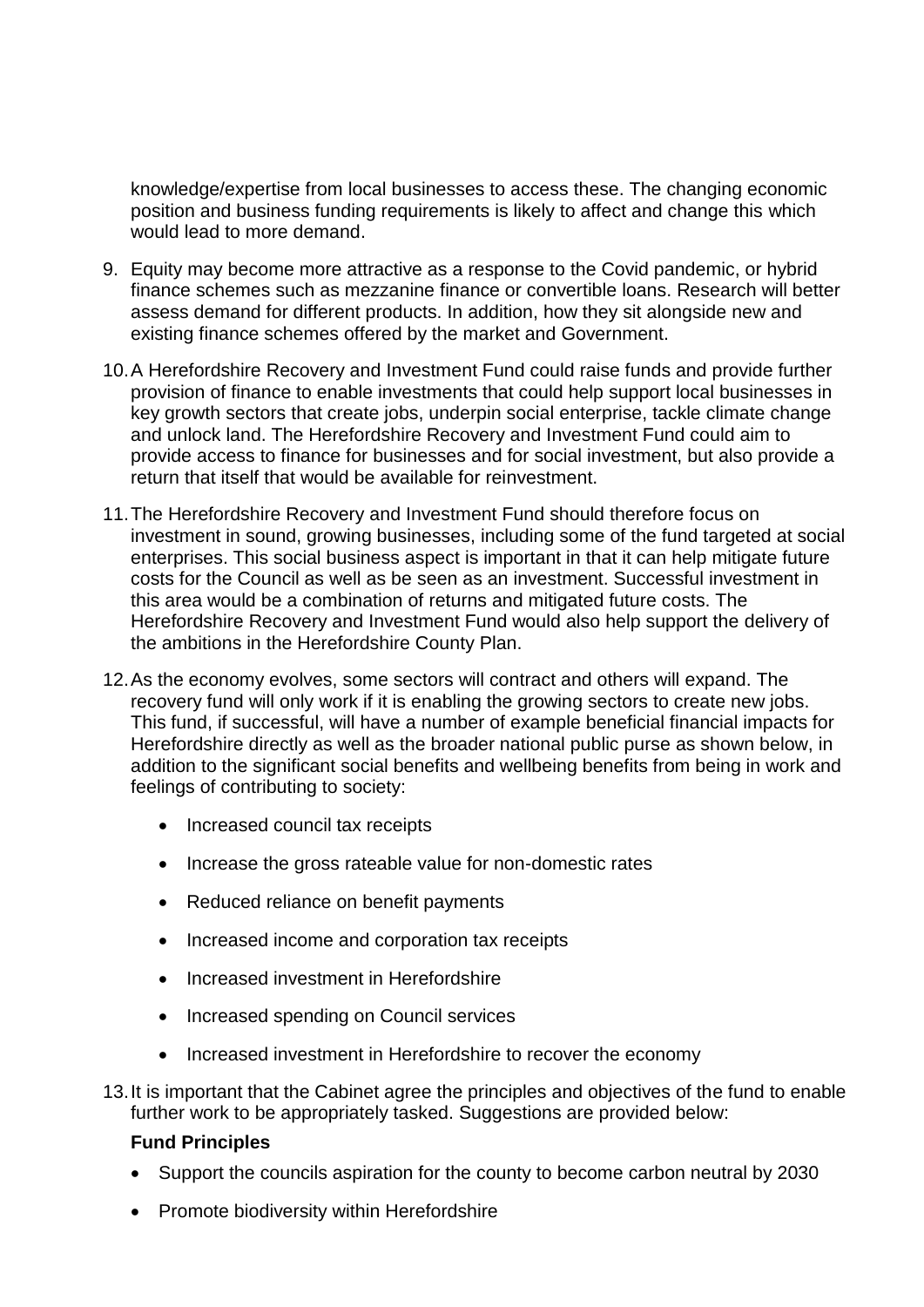- Support new and growing small and medium sized businesses with sound prospects creating jobs and social value
- To be developed from detailed analysis of the local economy and strategic sectors

#### **Fund Objectives**

- Job creation
- Provision of support for environmentally and economically sustainable businesses
- Provision of support for social enterprises and local solutions
- Delivery of both short and medium-term options
- Delivery of potential return on investment and not grants
- Targets full recovery of investments
- Clear linkages to active support and advice to businesses
- 14.To complete this investigation a small project team needs to be created to identify the demand for this potential support and to deliver the Herefordshire Recovery and Investment Fund project if agreed. It is proposed that this team is led by an independent experienced programme director with access to external specialist advice as required. The focus of the project team will be to:
	- Expand on the key objectives of the fund in line with Cabinet requirements to have an emphasis on addressing climate change.
	- Create rules and procedures needed to achieve good governance.
	- Manage risk, client and contractor relationships and impact on wider council policies and strategies; to include the risks and mitigation action associated with providing financial support.
	- Detail operational procedures for the Fund; this will include researching community banking and circle / crowd funding.
	- Detail criteria by which to assess funding options including how to impact assess the fund.
	- Advise on due diligence including any legal and/or regulatory requirements
	- Advise on monitoring arrangements required including investment recovery mechanisms
	- Advise on establishing the Fund and relevant launch documentation
	- Ensure that existing Herefordshire business support and advice programmes support the Herefordshire Recovery and Investment Fund
	- Develop a set of metrics to manage the fund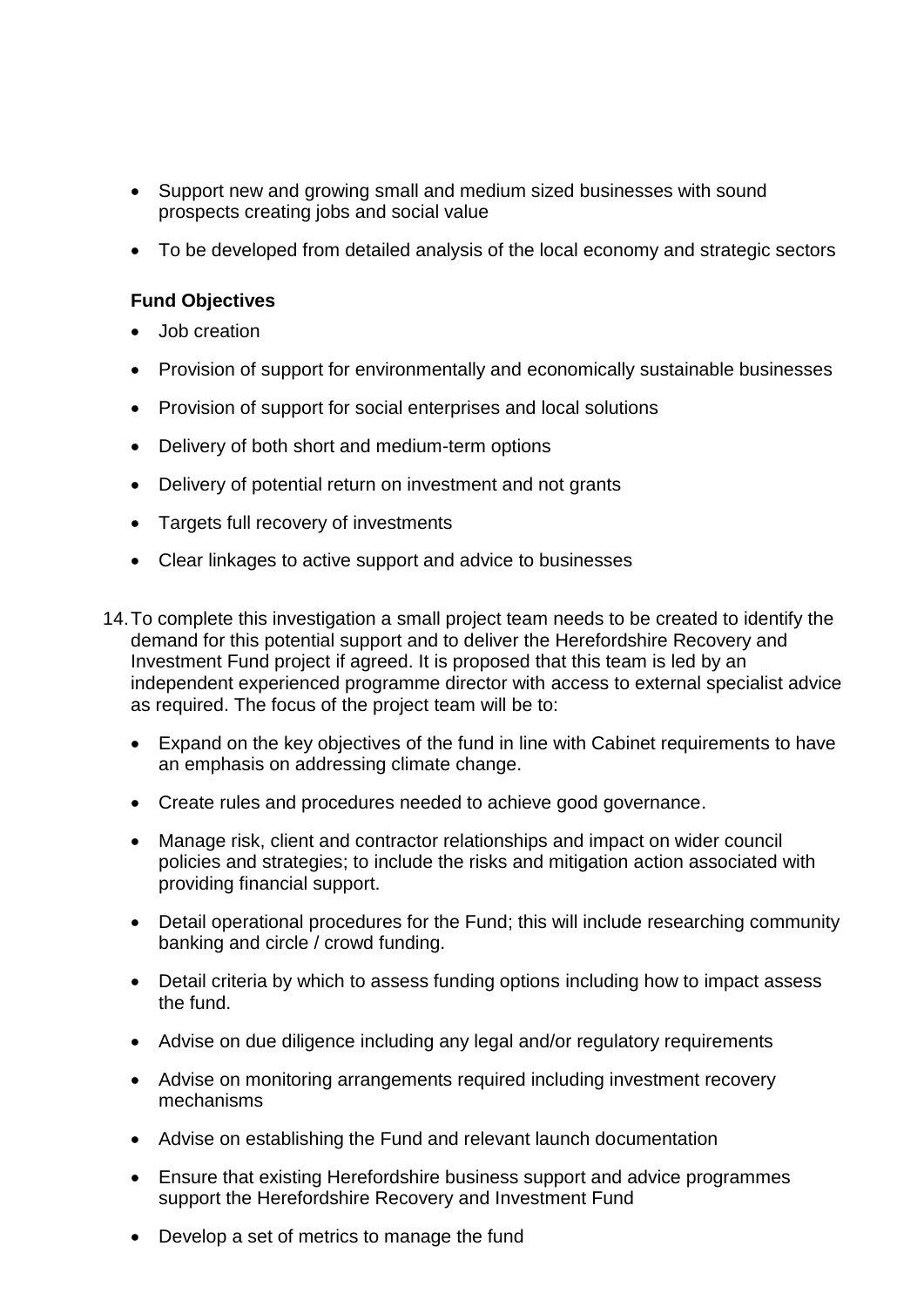- Support with the structuring of funding packages
- Advise on the need for ongoing specialist support
- Provide financial modelling support to establish and monitor the fund
- 15.A further report will presented to Cabinet to approve the establishment of the Herefordshire Recovery and Investment Fund, expected demand and associated costs and its operating arrangements, once the approval in principle in received and the initial work listed above has been undertaken.

# **Community impact**

16.A recovery and investment fund will enable financial support to be provided to local businesses and social enterprises ensuring a positive community impact through the creation and retention of local jobs and services.

# **Environmental Impact**

- 17.Herefordshire Council provides and purchases a wide range of services for the people of Herefordshire. Together with partner organisations in the private, public and voluntary sectors we share a strong commitment to improving our environmental sustainability, achieving carbon neutrality and to protect and enhance Herefordshire's outstanding natural environment.
- 18.There is an opportunity to support the rebuilding of the Herefordshire economy in a way that is greener and more sustainable than before. Through our recovery and future economic growth activity, we will look to embed and promote a low carbon approach, helping both new businesses exploit the new economic opportunities that are being created and existing businesses to become more sustainable
- 19.It is expected that the development of the business case for each request will seek confirmation of the minimisation of any adverse environmental impact and will actively seek opportunities to improve and enhance environmental performance.

# **Equality duty**

20.Under section 149 of the Equality Act 2010, the 'general duty' on public authorities is set out as follows:

A public authority must, in the exercise of its functions, have due regard to the need to:

- a) eliminate discrimination, harassment, victimisation and any other conduct that is prohibited by or under this Act;
- b) advance equality of opportunity between persons who share a relevant protected characteristic and persons who do not share it;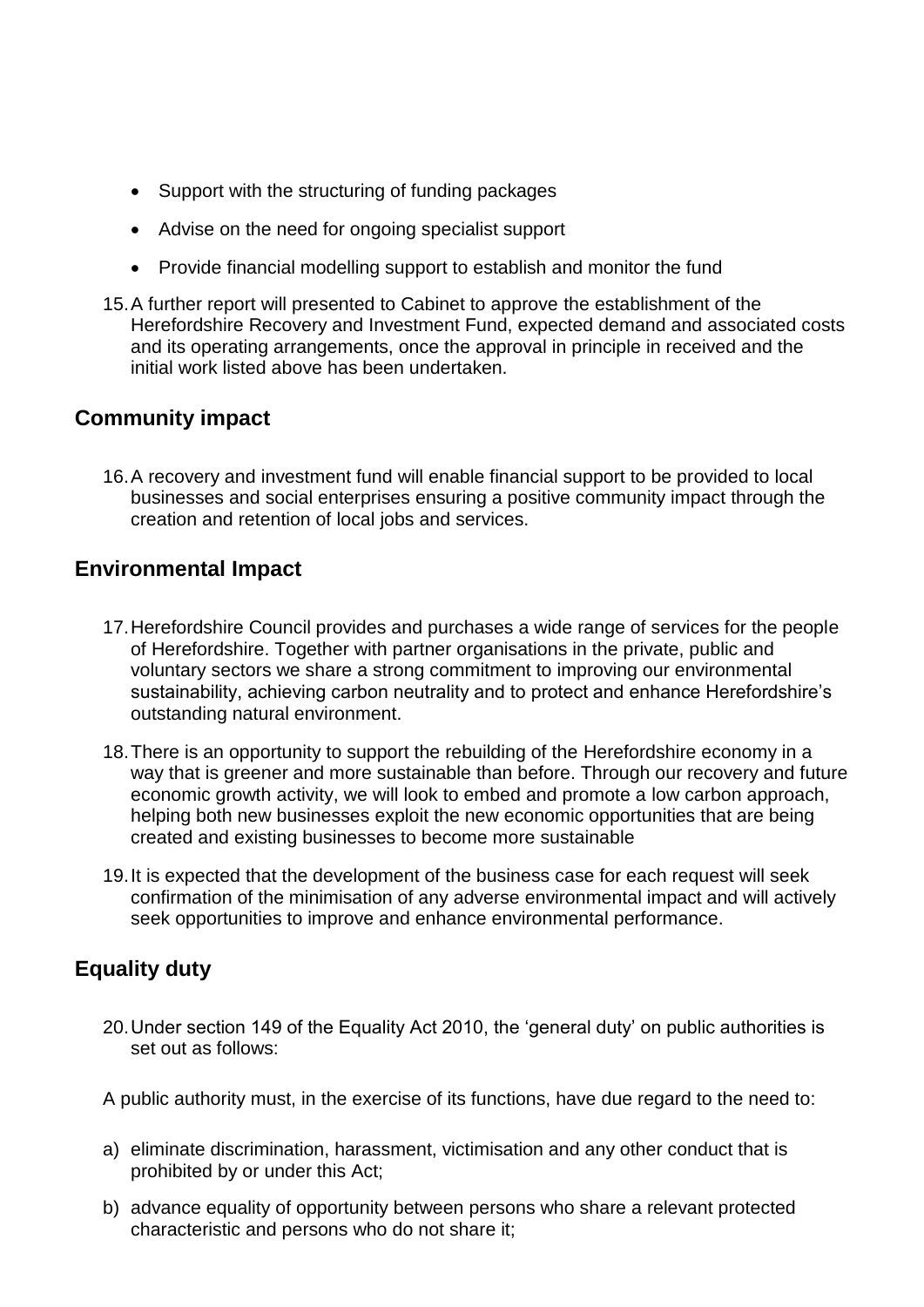- c) foster good relations between persons who share a relevant protected characteristic and persons who do not share it.
- 21.The public sector equality duty (specific duty) requires us to consider how we can positively contribute to the advancement of equality and good relations, and demonstrate that we are paying 'due regard' in our decision making in the design of policies and in the delivery of services. The duty will be considered by the project team when investigating the establishment of the fund and its criteria and will be included in the next report to Cabinet.

### **Resource implications**

- 22.The estimated cost of appointing a programme director and the external specialist advisors to enable the further work identified in this report is up to £100k, this will be funded from the recovery and investment fund earmarked reserve which currently totals £505k. This reserve was established whilst closing the 2020/21 accounts and is funded from a minimum revenue over provision adjustment identified by external audit.
- 23.As mentioned in paragraph 15, one of the outputs of the next phase will be to research the anticipated demand for this type of support from businesses in Herefordshire.
- 24.Part of these considerations will also consider options on how to operate the Herefordshire Recovery and Investment Fund, which are likely to include an external investment company and an internal team and the relative risks and rewards of these different models. Whichever option is preferred for operationalising these proposals there will need to be some form of day to day client arrangements within Council resources for example for reporting, risk management and governance reasons. All of this detail will be reported in the next update to Cabinet.

# **Legal implications**

- 25.Once detailed proposals are determined the Council would seek legal advice in developing the proposed fund. This would include the council's powers to set up the fund, relevant considerations prior to investing or offering products through the fund (including the council's fiduciary duties in respect of public money and appropriate governance), changes to state aid rules post EU transition, and regulatory requirements. The legal advice would refer to the following which provide the ability to councils to enter into similar arrangements.
	- The General Power of Competence (for lending, funding and other activities);
	- Section 12 Local Government Act 2003 (power to invest);
	- Local Authorities Land Act 1963 acquiring, developing land and funding for certain third party developments;
	- The Local Authorities (Capital Finance and Accounting) (England) Regulations 2003 – (treatment of receipts and capital treatment of certain loans).

#### **Risk management**